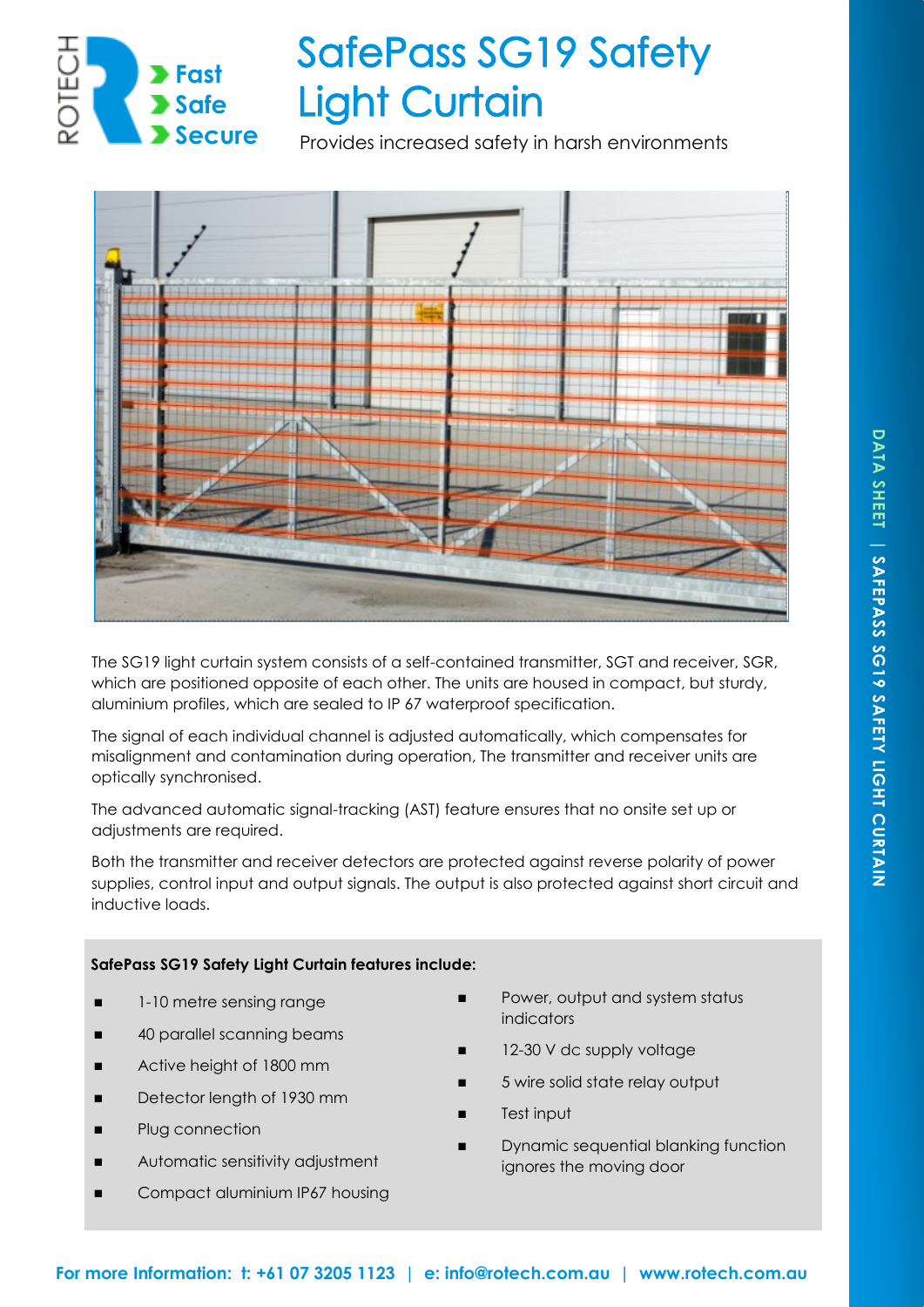## **Technical Specifications**

| <b>SafePass SG19 Safety Beams</b>     | <b>SG19TX Transmitter</b> | <b>SG19RX Reciever</b>                      |  |
|---------------------------------------|---------------------------|---------------------------------------------|--|
| Voltage 12-30 Vdc                     | 12-30 Vdc                 |                                             |  |
| Current consumption                   | 70 mA (RMS)               | 30 mA                                       |  |
| Max output load Solid state           |                           | 100 mA                                      |  |
| Short circuit protected               |                           | Yes                                         |  |
| Inductive load protection             |                           | Yes                                         |  |
| Reverse polarity protected            | Yes                       |                                             |  |
| Number of parallel beams              | 40                        |                                             |  |
| Active height                         | 1800                      |                                             |  |
| Sensor spacing                        | 45 mm                     |                                             |  |
| Response time                         |                           | 50 ms                                       |  |
| Maximum sequential blanking speed     | $0.9 \, \text{m/s}$       |                                             |  |
| Minimum size of detectable objects    | 50 mm                     |                                             |  |
| Power on indicator                    | Green LED                 |                                             |  |
| Output indicator                      |                           | Yellow LED                                  |  |
| System status indicator               |                           | <b>Red LED</b>                              |  |
| Opening angle                         |                           | $+/- 10^{\circ}$                            |  |
| Emission angle                        | $+/- 10^{\circ}$          |                                             |  |
| Housing dimensions (w x d) G-profile  | 19,5 mm x 20,8 mm         |                                             |  |
| Housing material Profile   Lens Cover |                           | Aluminium (black anodised)<br>Polycarbonate |  |
| Connection                            | 10m Cable and M12 Plug    | 10m cable and M12 Plug                      |  |
| Light immunity $@$ 5° incidence       |                           | 100 000 lux                                 |  |
| Temperature operation                 | +20 to 65 °C              |                                             |  |
| Sealing class                         | IP 67                     |                                             |  |
| Housing length                        | 1948 mm                   |                                             |  |
| Active height                         | 1800 mm                   |                                             |  |
| <b>Connection Output</b>              |                           | Solid State Relay (NC)                      |  |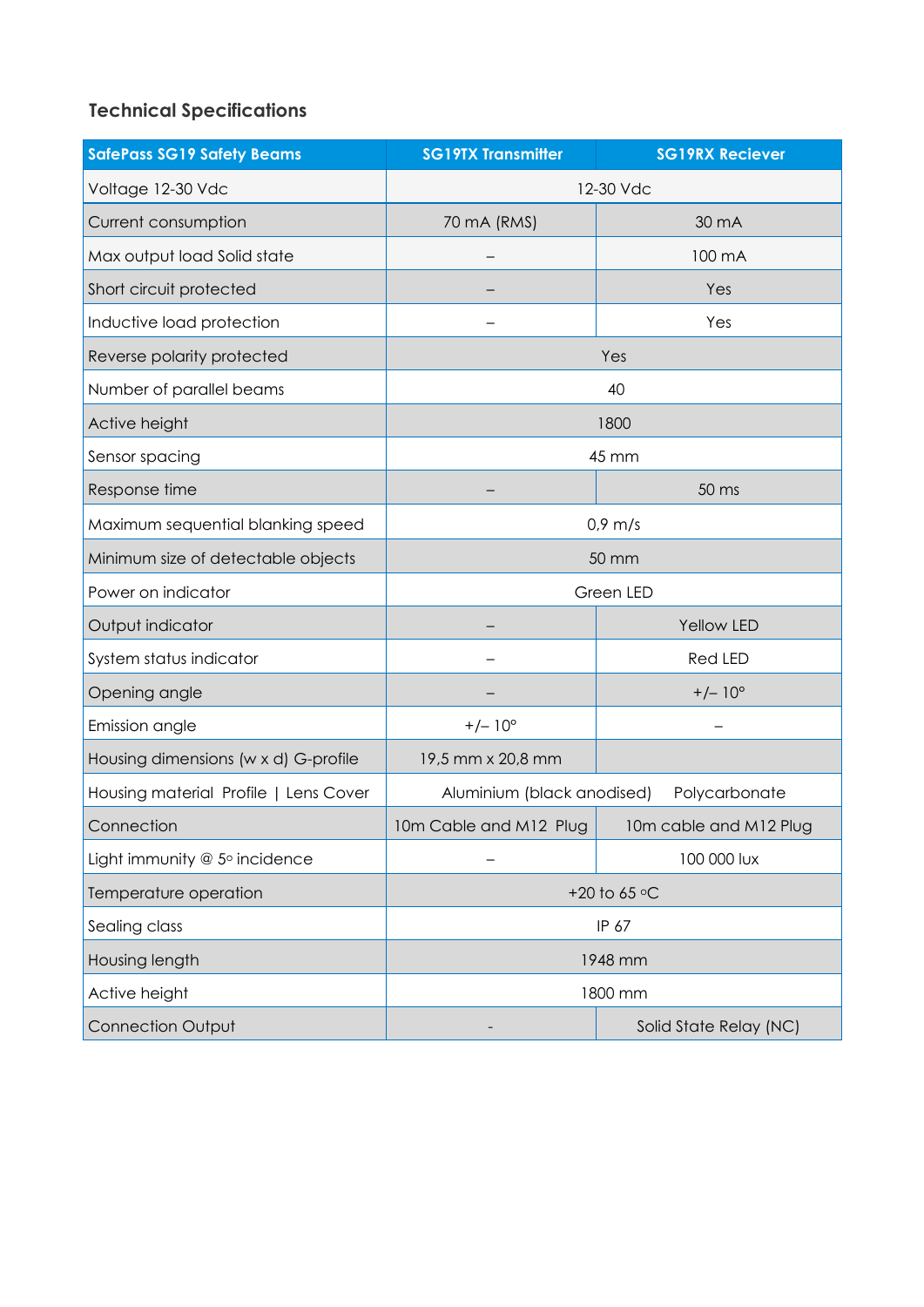## **Wiring Diagram**



## **Beam Pattern 1948 mm housing lengths**